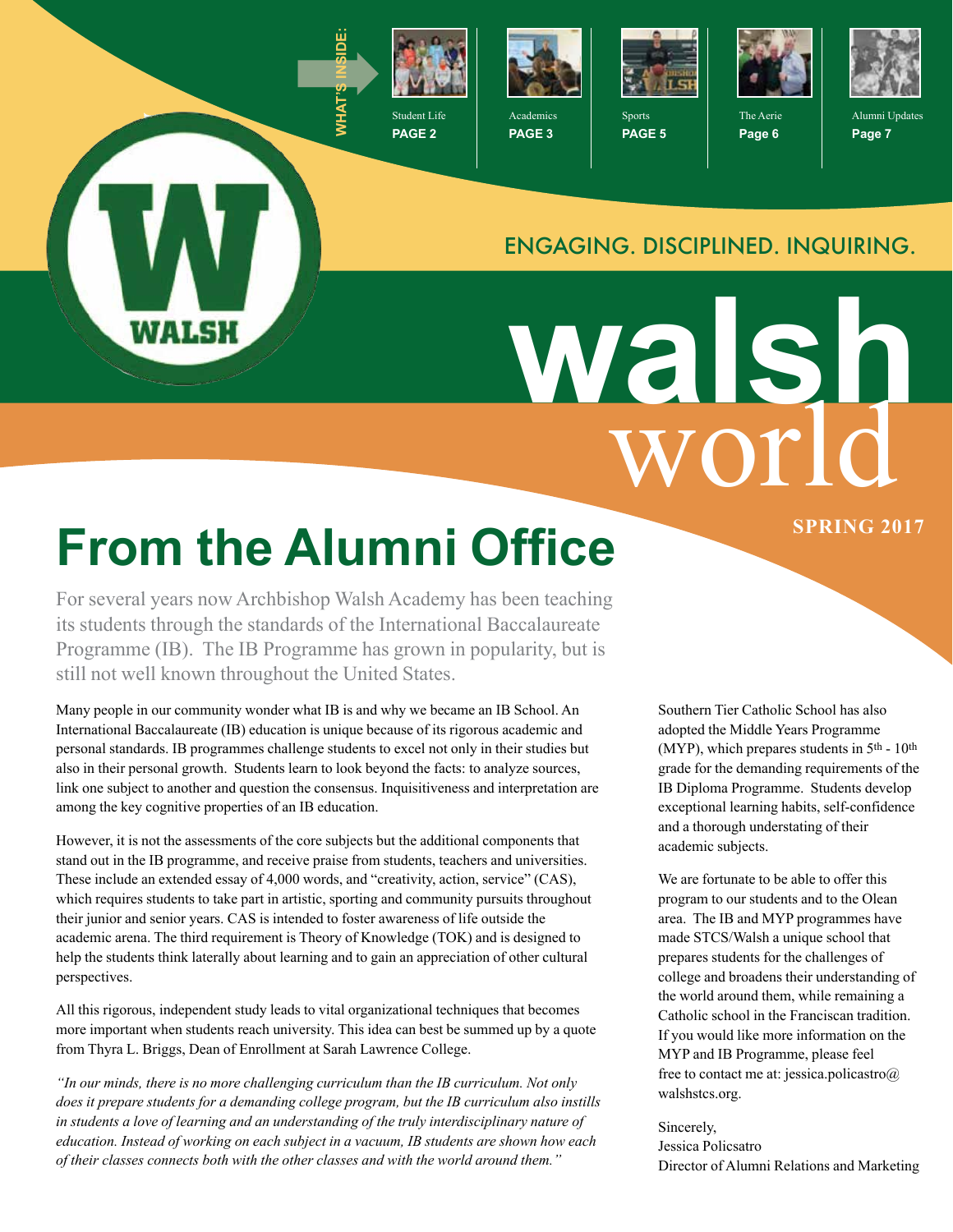#### **2016-17 Graduation Ceremonies**

This year Southern Tier Catholic School and Archbishop Walsh Academy are proud to present their 2016-2017 graduating classes.

On June 2, 2017, Archbishop Walsh Academy will graduate 11 seniors at 6 p.m. at the Regina A. Quick Center for the Arts at St. Bonaventure University. This year's graduation speaker is Alfred Annunziato, Class of 1966.

On June 15, 2017 Southern Tier Catholic School will graduate 11 Eighth grade students during a ceremony to be held at STCS/ Walsh at 6 p.m.

On June 16, 2017 Southern Tier Catholic School will graduate 14 Kindergarten students at 9 a.m. at SCTS/Walsh School.

We welcome everyone to join us as we graduate another year of wonderful students.

### **Bibbidi - Bobbidi - Boo!**

Student is grades  $4<sup>th</sup> - 12<sup>th</sup>$  took the stage this year in the musical production of Cinderella, Kids.



The STCS/Walsh drama club along with the Music Program, spent several weeks practicing and planning for their opening night. The musical took place in the gymnasium with the help of the Olean Community Theatre. Tickets were sold ahead of time and at the door.

*Cast of Cinderella*

Though the nerves and adrenaline were running high, the students gave the audience an outstanding and memorable performance. The show opened to friends and family on Friday, March 24, 2017 at 7 p.m., with a matinee performance Saturday, March 25, 2017 at 2 p.m.

Cinderella was played by Mykayla Shaw, who is in 10th grade, and the show was directed by Ms. Jennifer Simpson, STCS/Walsh Drama Club Advisor.

Congratulations to the cast and crew for a wonderful performance.



### **Honoring Fr. Gregory Dobson**



*Students giving homemade cards to Father Greg*

On February 3, 2017 during Catholic Schools week, students in grades Montessori - 12th

honored Father Gregory Dobson for his 20 year anniversary serving the Olean Area.

Each grade made cards and signs thanking him for his dedication and hard work. During the Friday pep assembly, students gave their cards to Father and sang him a special song. Father Greg Dobson regularly refers to himself as a "simple country priest," but to Southern Tier Catholic School and Archbishop Walsh Academy, he has been the backbone. From the moment Father Greg entered the area he has been a champion for both schools. Today he serves on the Board of Trustees and is the Canonical Administrator at STCS/Walsh.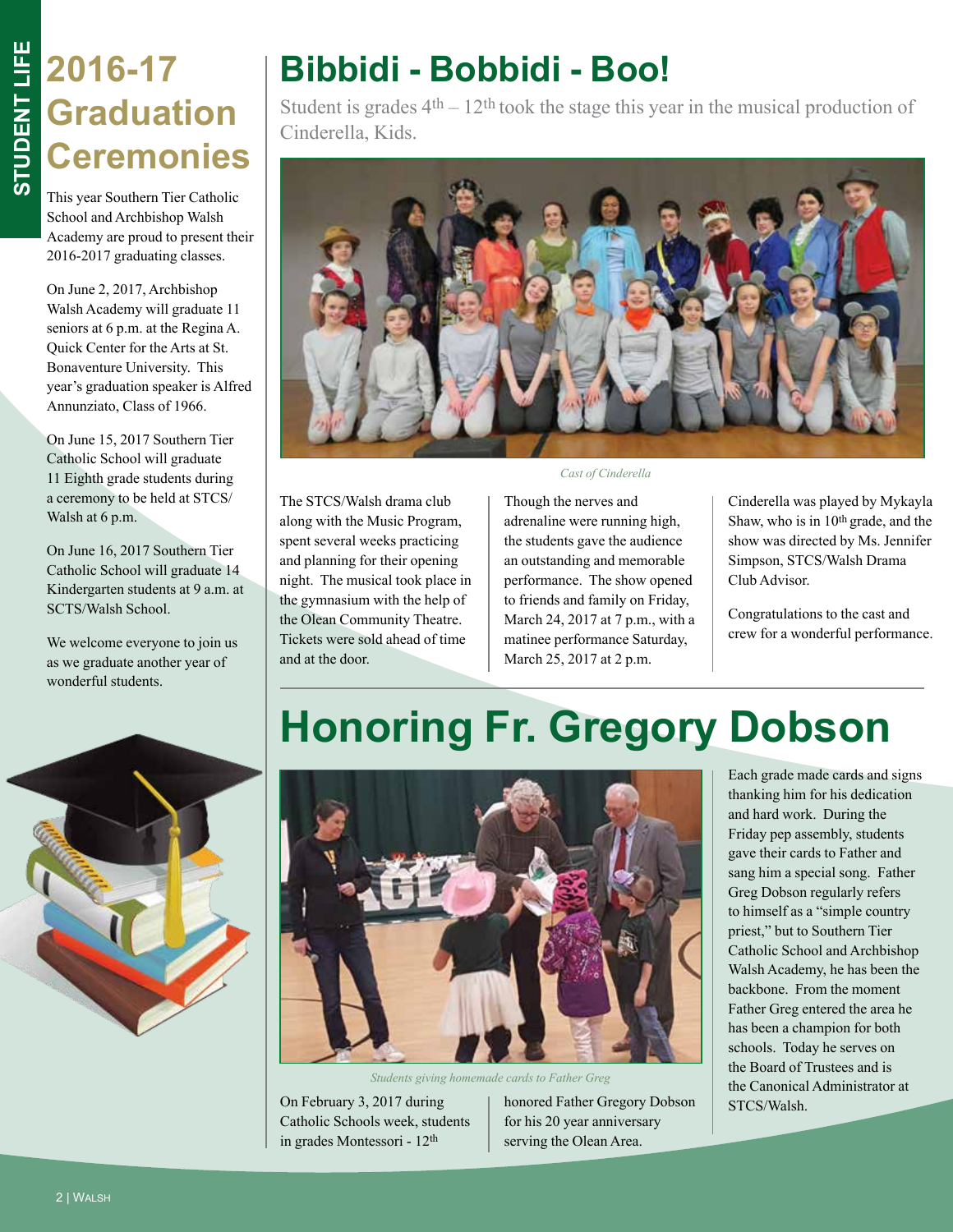# **ACADEMICS ACADEMICS**

#### **Annual Science Fair**

Southern Tier Catholic School and Archbishop Walsh Academy hosted their annual science fair February 15, 2017 in the school gymnasium.



*Winners of the Science Fair*

All fifth through 12<sup>th</sup> grade students showed off the projects they've worked on at both home and school since December. The projects, which had to include a research question, hypothesis and conclusion, tackled everything from creating hydroponic systems and soaps, to analyzing the male and female brains and how obesity affects children with sickle cell disease.

This year the judges were: Mr. Patrick Schneider, Mr. Tae Cooke, Mrs. Andrea Kiehl, Mr. Aben Ramadhan, Dr. Pamela Salzmann, Mr. Francis DeLancey, Mr. John Berne and Mr. Marty Meddock

The winners in the Middle School Division  $(5^{th} - 8^{th})$ :

- 1st Place Xavier Hilmey, 5th Grade
- 2<sup>nd</sup> Place Keely & Noella Policastro, 7th Grade
- 3rd Place Catherine Przybyla, 7th Grade
- 4th Place Teddan Shaw, 8th Grade
- 5<sup>th</sup> Place Abby Bailey & Ruth Scordo, 7th Grade

The winners in the High School Division  $(9^{th} - 12^{th})$ :

- 1st Place Kameron Ramadhan, 9th grade
- 2<sup>nd</sup> Place Joseph Ditz, 10<sup>th</sup> Grade
- 3rd Place Marcus Esposito, 9th Grade
- 4th Place Todd Shaw, 11th Grade
- 5th Place Slobodan Stojanovic, 11th grade

Thank you to Mrs. Lois Housler, Middle and High School Science teacher for organizing the event as well as helping the students create amazing projects.



*Keely & Noella Policastro 2nd place winners* 

*STCS/Walsh students in grades 7th -12th along with Ambassador Edward Gabriel* 



#### **Ambassador Gabriel Visits School**

On Friday, March 24, 2017, Southern Tier Catholic School and Archbishop Walsh Academy hosted a reception and discussion with Edward M. Gabriel, who was the Ambassador to Morocco during the second Clinton Administration. Ambassador Gabriel is now the President and CEO of The Gabriel Company based in Washington, DC. Walsh is also proud to count Ambassador Gabriel among its distinguished alumni.

Ambassador Gabriel spent the first part of his visit meeting with members of the Seneca Nation of Indians Tribal Council. He spoke on the importance of a Walsh education and the benefits of supporting the school. Ambassador Gabriel said he was proud of the diversity in the student population and felt it was an asset for the students to learn from each other. After he spoke with the SNI Tribal Council, Ambassador Gabriel went on a tour of the school to reminisce about his time as a student as well as to see the changes and advancements the school has made.

In the afternoon, students in grades 7th through 12th had the chance to meet the Ambassador and listen to him speak of the importance of diplomacy for leaders as well as the importance of an International Baccalaureate Education. The Ambassador gave the students words such as compassion, trust, and honesty and how each attribute was an important part of being a leader. He encouraged the students to take advantage of the IB education that they are being offered. Throughout his international travels and experience he has come to understand the unique opportunity Walsh is giving its students.

After meeting with the students, parents and teachers were invited to meet Mr. Gabriel to discuss their experiences within the school and why they feel it is important to support STCS/ Walsh. At that time he was joined by other members from the class of 1968 who sat in the audience to listen to his speech.

STCS/Walsh was honored to host Ambassador Gabriel and humbled to see how impressed he was with the school, the students and faculty and staff. He hopes to visit again soon and offered to be a guide around Washington DC to any student who would like to visit.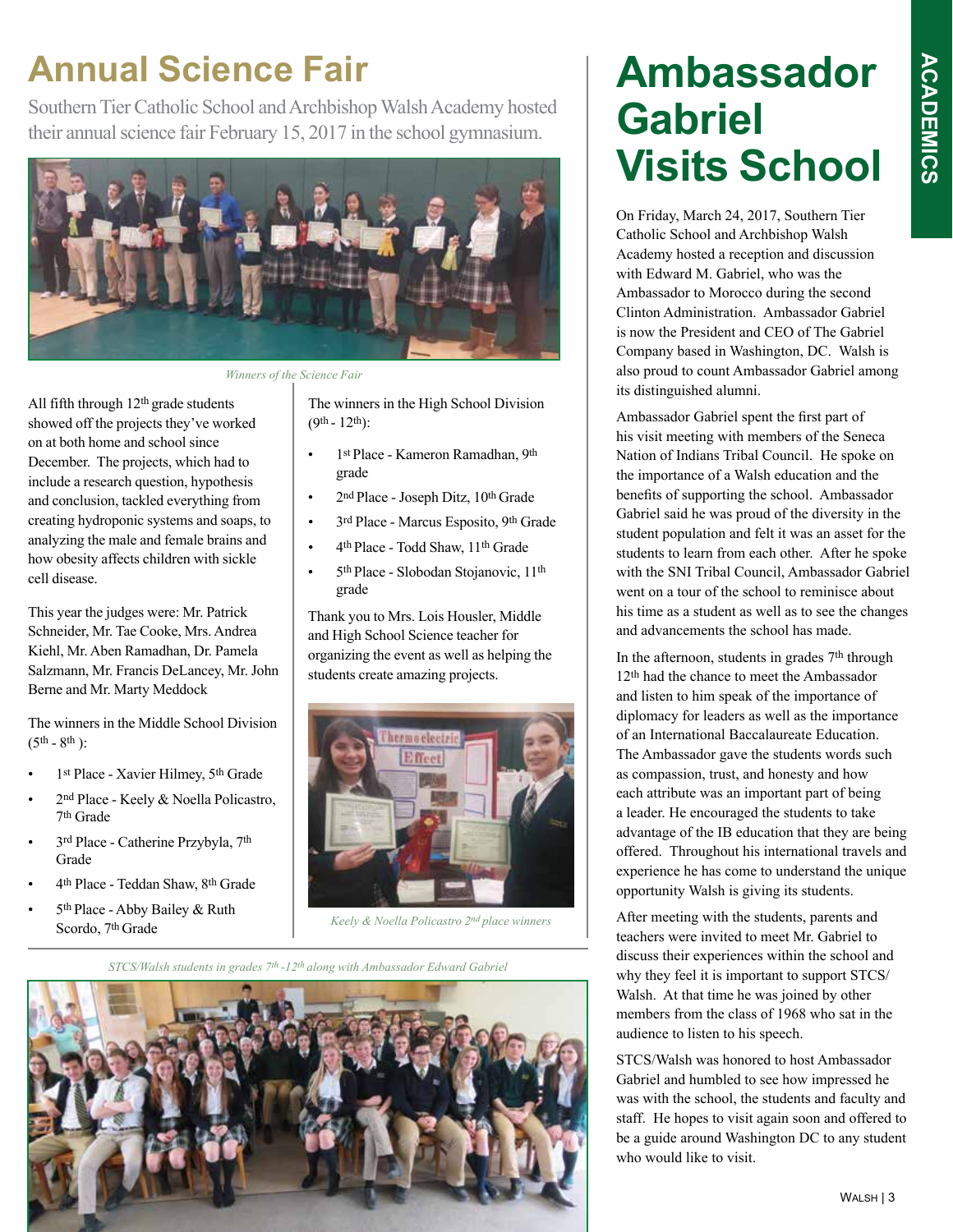#### **Presidents' Message**

I am pleased to report that Archbishop Walsh Academy and Southern Tier Catholic School are 195 students strong this year, which is our largest enrollment in four years. Our student body is truly international with nine young ladies and gentlemen attending our school from Europe and Japan.

The Seneca Nation honors our schools by entrusting us with fortyfive children. Moreover, our Senior High School International Baccalaureate Degree Program is enhanced with the addition this year of our candidacy for the International Baccalaureate's Middle Years Program. Indeed the Montessori School is the international model for early childhood growth and development. Our Elementary common sense curriculum provides our students with a strong and solid basis for their religious and core values, academic growth and social emotional development.

Our dedicated professional faculty and staff also reflect our commitment to international education and, as well, to higher education influences. Two of our faculty hail from Colombia and teach Spanish, religion, technology and coach Soccer. Another is the St. Bonaventure University Economics Department Chair who teaches our Juniors and Seniors International Baccalaureate Economics. Our College Placement Counselor holds a doctorate and guides our students and their parents through the college application process which provides amazing results. Yet another faculty is an adjunct professor at Pitt-Bradford who teaches Theory of Knowledge to the International Baccalaureate Degree Program students while serving as our International Baccalaureate Degree Program Director. To all of our faculty and staff, I thank you for a job well done!

Academic rigor, religious education, team work, significant reading and research and writing and public speaking, athletics, electives, co-curricular activities blend together to create a wonderful educational program for our students who are intelligent, creative, dedicated, industrious, kind and caring. It is always encouraging when our recent graduates return from college and address our high school students about the rigors of post-secondary education and how well they were prepared by Archbishop Walsh Academy for their collegiate academic challenges and social growth opportunities. It is to the credit of our students, their parents, our faculty and staff, and Dr. Leslie Watson that we report the following college acceptances and over \$1 million in scholarships offered to our seniors:

> *Baldwin-Wallace College California University of Pennsylvania Chatham University Daemen College (2X) Elmira College Florida Institute of Technology Ithaca College Jamestown Community College Keuka College Lebanon Valley College Medaille College Saint Bonaventure University Saint John Fisher College SUNY College of Brockport SUNY College of Fredonia SUNY College of Technology at Alfred (2x) The College of St. Rose Washington & Jefferson College*

Thank you and May God Bless You!

Pax et Bonum, Thomas J. Manko School President

*Members of the Class of 2017 on retreat at Mt. Irenaeus*

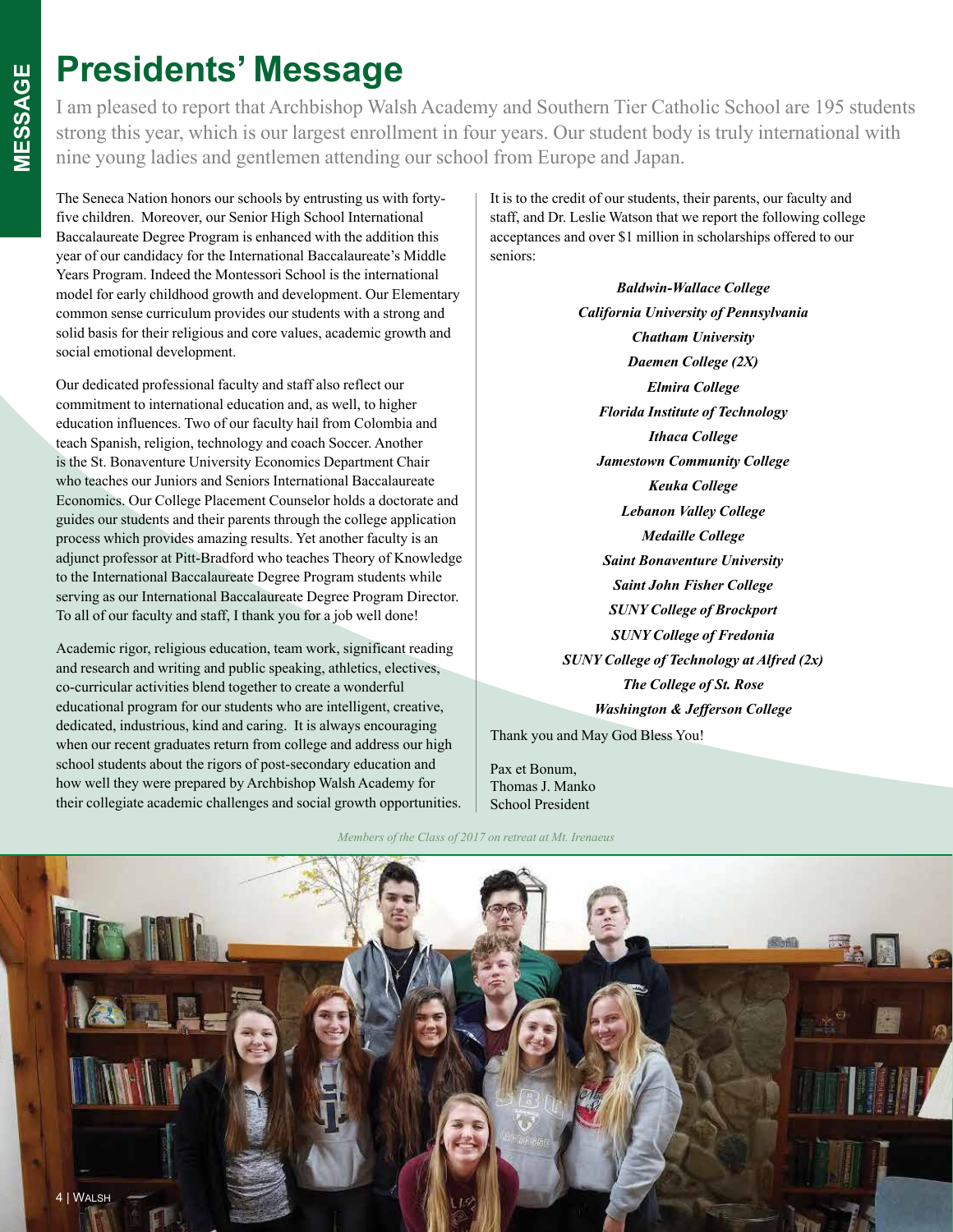### **From the Coach's Desk**

Boys' basketball coach Andy Moore looks back on the varsity season.  $\theta$  We are proud to announce, Tavien

The Walsh Boy's Varsity basketball team finished with an overall record of 13 wins and 11 losses, and 6-9 in the challenging Monsignor Martin League. Highlights of the season:

- We won the Portville Tip-off Tournament for the third year in a row. Tavien Kemp was named tourney MVP for the third straight year.
- Our team had home wins over St. Mary's, Nichols, and for the second year in a row beat St. Joe's.
- Tavien Kemp was named Monsignor Martin B league Player of The Year.
- Latrell Butler-Kemp was named to the Monsignor Martin B league First Team
- Tavien Kemp set a single season Monsignor Martin League record with 749 points in 22 games, and finished with a Western NY season high 799 points.
- Tavien Kemp led the Big 30 in scoring at 34 points per game.
- The Eagles beat Christian Central in the quarterfinals of the Monsignor Martin Playoffs, and then were beaten by St. Marys in the semi-finals.

The Eagles will graduate Tavien Kemp but return a good crop of younger players in junior Latrell Butler-Kemp, sophomores Cameron Kitchen-Perez, George Lowry, and freshmen Kameron Ramadhan, Marcus Esposito, Colin Yorke and Zaine Blacksnake, all of whom gained valuable experience this season.

> *Bottom from left: Slobodan Stojanovic , Colin Yorke, Tavien Kemp, Latrell Butler-Kemp & George Lowry*

*Top from Left: Zaine Blacksnake, Marcus Esposito, Kameron Ramadhan, Claus Oren & Cameron Kitchen-Perez*



#### **Senior Tavien Kemp named MMA Class B Player of the Year**



*Tavien Kemp after scoring 1,000 points http://buffalonews.com/2017/01/19/prep-talk-boys-athlete-week-tavien-kemp-walsh/* 

Kemp, the Big 30's leading scorer, was named the Monsignor Martin Athletic Association Class B Division Player of the Year at the end of the 2016-2017 basketball season. Throughout the season Kemp played hard and scored a record 749 points in 22 regular season games, making him 7th on the MMAA career

scoring list. In December, Kemp hit his career 1,000 points making him the 3rd player in a row to be added to the Walsh 1,000 point club behind Adam Moore and John "Buzz" Watson. Also, during December he had a career high, scoring 47 points in a single game. Tavien plans to attend prep school after he graduates from Walsh this year.

#### **From the Coach's Desk**

Ms. Jennifer Sweeten looks back on the varsity season for the Girls' basketball team.

When we look at our record of 0 wins, it is easy to think that nothing good happened during our season. The things that our record does not show are all of the improvements the girls made as a team. We experienced tremendous growth and maturity, which will benefit the team next year. The players started to slowly come together, and began to play like a team as the season progressed. They started to communicate and take chances that they normally would have missed out on. I came in as their coach halfway through the season and was impressed with the hard work and dedication from all the girls every day. We ended the season strong and I look forward to seeing what next season hold for us.

The captains for the season were Sophomore Grace Greer and Junior Cameron Howard. Grace led the team with 371 points for the season, averaging 15 points per game. Kieghrae Hund ended the season with 156 points total, averaging 6 points per game.

 *Bottom from left: Trinity Jerge, Mikailyn Gronemeier, Logan Webster, Keighrae Hund & Mykayla Shaw. Top from left: Onyca Charleston, Katariina Idla, Grace Greer, Cameron Howard, Inez Gilson & Coach Ash*

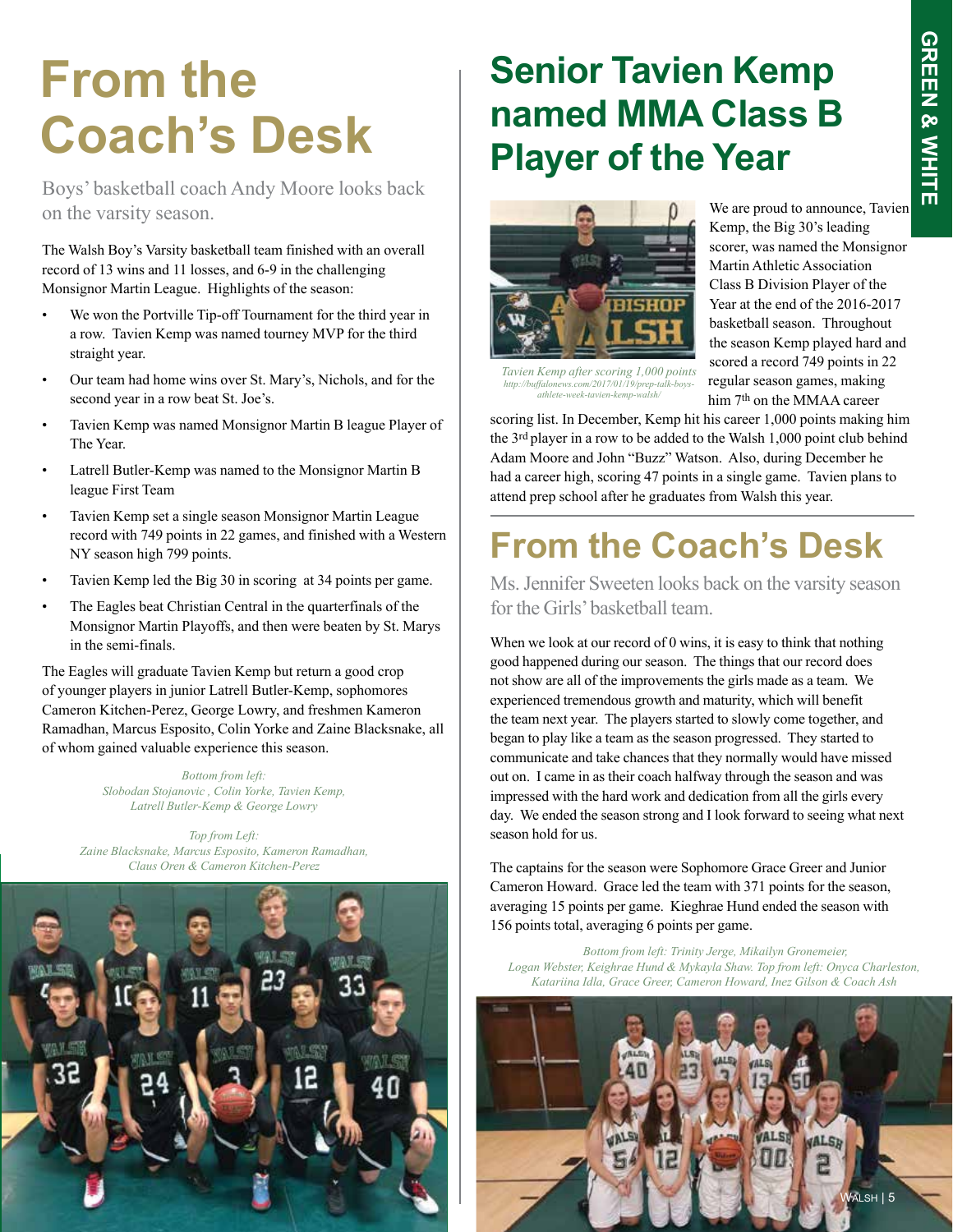## **Recognition and Appreciation Dinner**



*Teresa "Terri" Barie*



*Tom Palumbo '74*

To better recognize and thank the many people who make STCS/Walsh a success, we are excited to host our 2017 Recognition and Appreciation Dinner. This year, we are pleased to celebrate the contributions of Mr. Thomas Palumbo, class of 1974, and Mrs. Teresa Barie, both of whom have given countless hours to our schools.

Tom Palumbo is not only an alumnus of Archbishop Walsh Academy, but has been the President of the Walsh Sports Boosters for several years and has played a big part in coordinating the St. Patrick's Day Fundraiser. Tom currently owns and operates Sports Locker in Olean, NY and through his company, makes sure STCS/Walsh students are always in spirit gear.

Terri Barie is being recognized for her countless hours on the Walsh Sports Boosters and unwavering support of our school. Terri's children attended Archbishop Walsh Academy and even after their graduation Terri remained involved with our school. She has been a tremendous help coordinating the school fundraisers as well as volunteering whenever she is needed.

Please join us Saturday, May 20, 2017 at the Old Library Restaurant at 6 p.m. to recognize Terri and Tom for a lifetime of dedication. Everyone is welcome; however, RSVPs are appreciated. If you would like to attend this year's recognition dinner, please contact Jessica Policastro, Director of Alumni Relations & Marketing, at jessica. policastro@walshstcs.org.

#### **Host Families Needed!**

We are always looking for local families and friends to host a foreign exchange student in their home.

We work with several agencies that have students interested in attending Archbishop Walsh Academy. This year we were blessed to host 9 exchange students and we hope to do it again next year.

If you are interested in hosting an international student, please contact Mary Beth Garvin, Director of Admissions and Students Life, at marybeth.garvin@ walshstcs.org for more details.

#### **St. Patrick's Day Party and Raffle**

Our March 18, 2017, St. Patrick's Day Celebration was a wonderful success due to everyone's support and volunteerism. Approximately 700 guests visited the school during the course of the evening and enjoyed conversation in a fun and relaxing atmosphere with music,



*St. Patrick's Day Prize Board* 

dinner, beverages, games of chance, and of course, the raffle drawing prizes worth \$34,000. Net revenue raised is used to support our academic programs and the Sports Boosters, whose activities directly benefit our students.

Thank you for all that you do for

Archbishop Walsh Academy, Southern Tier Catholic School and the Sports Boosters. You have made a wonderful and positive difference for our students, their parents, and our faculty and staff.



*Matt Frank, Thomas Manko & Gary Nease*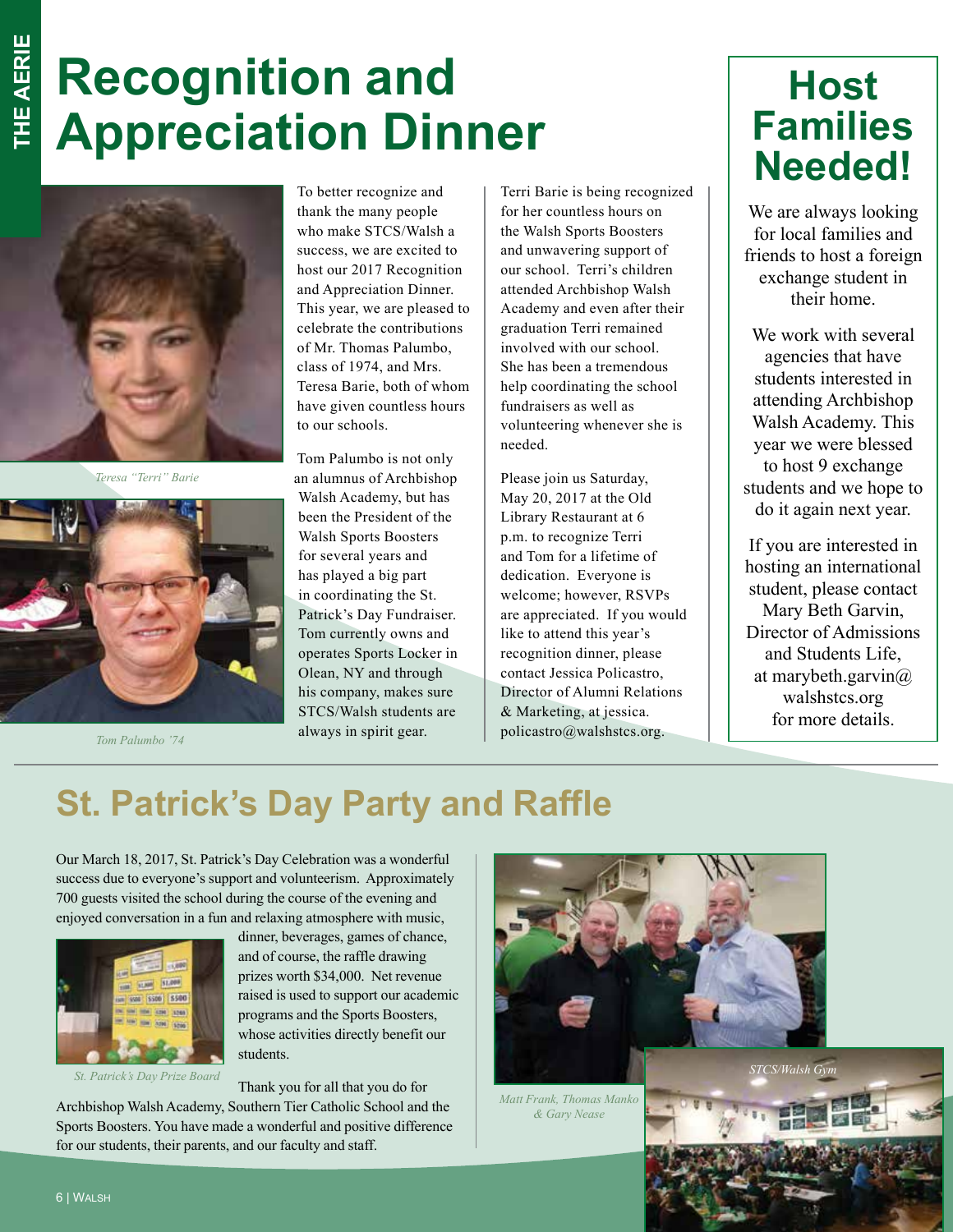### **Reunion 2017**

The 49th Annual All-Alumni Reunion will take place Saturday, August 5, 2017, beginning with a golf tournament at the St. Bonaventure University Golf Course.



*Class of 1967 "Seniors in the student lounge"*

We are looking for teams of four to play a shotgun start, scramble format of 9 holes. Registration will begin at 8 a.m. with teeoff at 9 a.m. We will also hold an awards ceremony after the event with prizes for several categories.

The day will end at Archbishop Walsh Academy, with school tours beginning at 5 p.m. and a dinner and dance at 6 p.m. Dinner will start with a salad, followed by a buffet with a various enticing choices. Dessert and coffee will be available after dinner while DJ McMillan starts the dance portion of the 1997, 2002, 2007.

night. An open bar with a variety of wine, beer and soda will also be included. A detailed event schedules will be mailed with prices and RSVP instructions at the beginning of July 2017. We will also have up-to-date information on our website at www.stcswalsh.org.

We are also looking for class representatives or anyone interested in helping with the event. This year, we are honoring the following classes: 1962, 1967, 1972, 1977, 1982, 1987, 1992, 1997, 2002, 2007.

#### **Alumni Visit!**

Several alumni from Archbishop Walsh Academy spent time visiting and speaking to the current 11th and 12th grade students.

The alumni spoke about what it is like to be a college student. They discussed the difficulties they now face as well as the exciting parts of being a student in college. 11<sup>th</sup> and 12<sup>th</sup> grade students were given the opportunity to ask questions. One student asked what the alumni missed most about Walsh and the most popular answer was, they missed the faculty and staff. In college they are one of many and though they have met great people and made friends, they miss the close family atmosphere that Walsh offers. The returning alumni were: Christian Daugherty '14, who is now attending Bucknell University; Trey Greer '15, who is now attending The University of Notre Dame; Adam Moore '16, who is now attending Holy Cross College; Selena Clemons '15 & Brooke Swetland, both of whom are now attending St. Bonaventure University; and Gregor Greer '15, who is now attending Mercyhurst University. The gathering went well and both students and alumni enjoyed themselves. It reminded the current students to keep up the hard work because it will be worth it and it reminded the alumni; "Once an Eagle... Always and Eagle."

*Walsh Alumni speaking to current 11th & 12th graders*



#### **In Memoriam**

*Michael Swarthout 1975 Larry Lang 1961 Patrick Reynolds 1969 Alan Camp 1964 Paul Matya, Jr. 1991 Kevin McBride 1971 Vincent Bassanelli 1971*